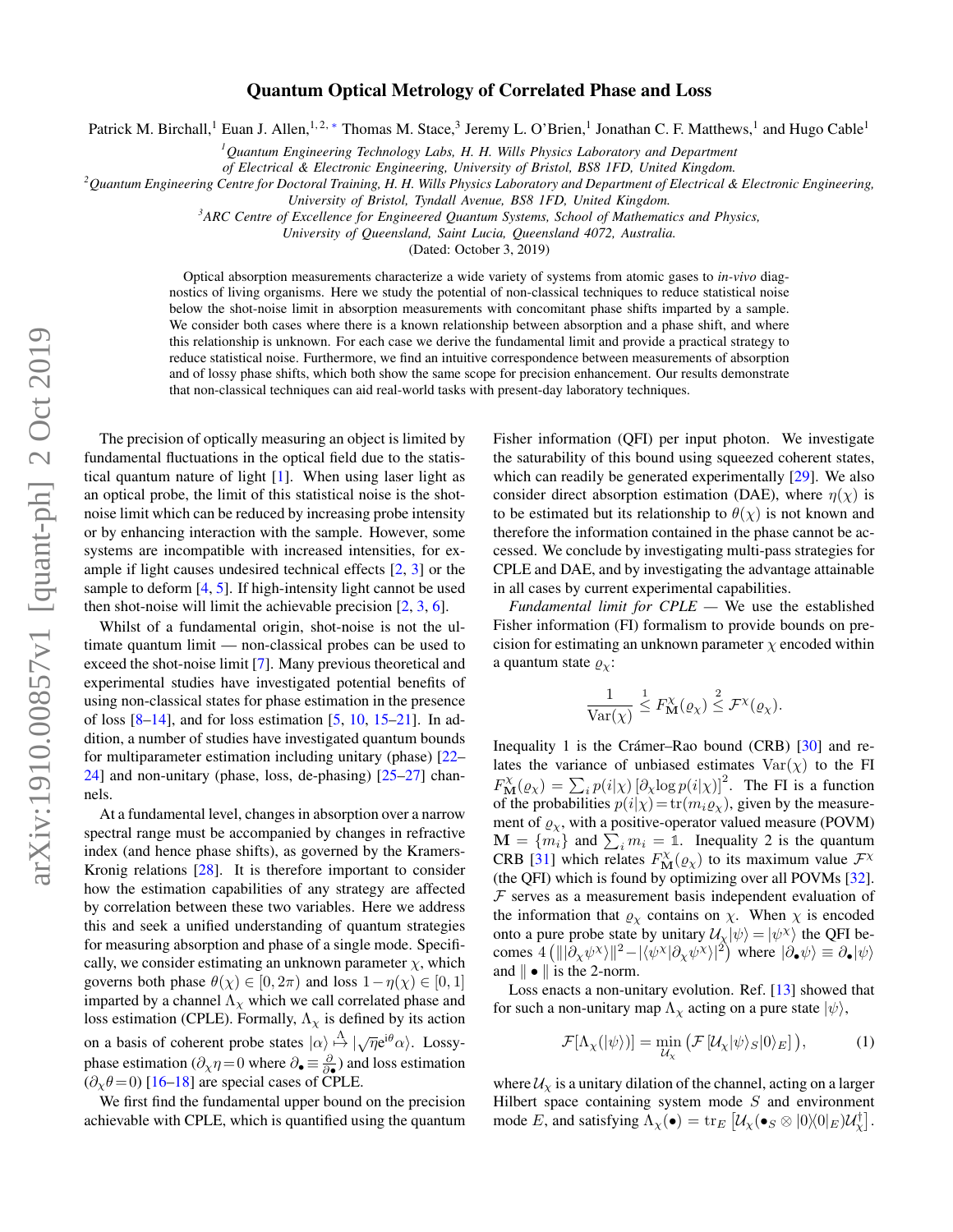For lossy-phase estimation  $U_x$  can be chosen such that  $\mathcal{F}[\mathcal{U}_{\chi}|\psi\rangle_{S}|0\rangle_{E}]$  provides informative bounds on the achievable precision dependent only on the mean number of probe photons  $\langle \hat{n} \rangle_{\text{in}} \equiv \langle \psi | \hat{n}_S | \psi \rangle$  [\[13\]](#page-4-24).

Seeking an upper bound on the precision for CPLE we choose a unitary dilation of S, with a single free enviromental parameter  $\varsigma$  which dictates the phase imparted onto E. This dilation takes the form  $U_{\chi,s} = U_2(\theta,s)U_1(\eta)$  where  $U_1(\eta)$ and  $U_2(\theta, \varsigma)$  enact system loss  $(1 - \eta)$  and phase  $\theta$  of U respectively. These unitaries are given by  $U_1 = \exp[i\hat{H}_1\xi(\eta)],$  $\hat{H}_1 = \frac{1}{2} (\hat{a}_S^{\dagger} \hat{a}_E - \hat{a}_E^{\dagger} \hat{a}_S), \; \xi(\eta) = \arccos(2\eta - 1)$  and  $U_2 =$  $\exp[i\hat{H}_2(\varsigma)\theta], \hat{H}_2(\varsigma) = \hat{n}_S + \varsigma \hat{n}_E.$  We verify that  $\mathcal{U}_\chi$  is a dilation of  $\Lambda_{\chi}$  in Supplementary Material A [\[33\]](#page-4-25). In Supplemen-tary Material B [\[33\]](#page-4-25) we show that for  $|\Psi_{\chi,\varsigma}\rangle \equiv \mathcal{U}_{\chi,\varsigma} |\psi\rangle_S |0\rangle_E$ :

<span id="page-1-0"></span>
$$
\mathcal{F}^{\chi}(|\Psi_{\chi,\varsigma}\rangle) = (\partial_{\chi}\theta)^{2}4 \left( \|\partial_{\theta}\Psi_{\chi,\varsigma}\rangle\|^{2} - |\langle\Psi_{\chi,\varsigma}|\partial_{\theta}\Psi_{\chi,\varsigma}\rangle|^{2} \right) + (\partial_{\chi}\eta)^{2}4 \left( \|\|\partial_{\eta}\Psi_{\chi,\varsigma}\rangle\|^{2} - |\langle\Psi_{\chi,\varsigma}|\partial_{\eta}\Psi_{\chi,\varsigma}\rangle|^{2} \right).
$$
\n(2)

For any probe state, the second term in Eq. [\(2\)](#page-1-0) is given by:

<span id="page-1-1"></span>
$$
(\partial_{\chi}\eta)^2 4 \left( \|\partial_{\eta}\Psi_{\chi,\varsigma}\rangle\|^2 - |\langle \Psi_{\chi,\varsigma}|\partial_{\eta}\Psi_{\chi,\varsigma}\rangle|^2 \right) = \frac{(\partial_{\chi}\eta)^2 \langle \hat{n} \rangle_{\text{in}}}{\eta(1-\eta)},
$$

which is independent of  $\zeta$  [\[33\]](#page-4-25). Therefore, the optimal  $\zeta$  is given by minimization of  $\|\partial_\theta \Psi_{\chi,\varsigma}\rangle\|^2 - |\langle \Psi_{\chi,\varsigma}|\partial_\theta \Psi_{\chi,\varsigma}\rangle|^2$ , in accordance with Eq. [\(1\)](#page-0-0). This same expression was minimized in Ref. [\[13\]](#page-4-24) and hence has the same optimal value:

$$
\varsigma_{\rm opt} = 1 - \text{Var}_{\rm in}(\hat{n}) / \left[ (1 - \eta) \, \text{Var}_{\rm in}(\hat{n}) + \eta \langle \hat{n} \rangle_{\rm in} \right],\tag{3}
$$

with  $\text{Var}_{\text{in}}(\hat{n}) = \langle \psi | \hat{n}_S^2 | \psi \rangle - (\langle \hat{n} \rangle_{\text{in}})^2$ . Therefore the limit we have found for CPLE is simply the sum of the limits on QFI for phase estimation (first term) and loss estimation (second term) [\[21\]](#page-4-12). Inserting  $\varsigma_{opt}$  (Eq. [\(3\)](#page-1-1)) into Eq. [\(2\)](#page-1-0) yields:

<span id="page-1-2"></span>
$$
\mathcal{F}^{\chi}(\varrho_{\chi}) \leq (\partial_{\chi} \theta)^{2} \left[ \frac{4\eta \langle \hat{n} \rangle_{\text{in}} \text{Var}_{\text{in}}(\hat{n})}{(1-\eta) \text{Var}_{\text{in}}(\hat{n}) + \eta \langle \hat{n} \rangle_{\text{in}}} \right] + (\partial_{\chi} \eta)^{2} \frac{\langle \hat{n} \rangle_{\text{in}}}{\eta(1-\eta)} \tag{4}
$$

$$
\leq \langle \hat{n} \rangle_{\text{in}} \frac{4\eta^{2} (\partial_{\chi} \theta)^{2} + (\partial_{\chi} \eta)^{2}}{\eta(1-\eta)} =: \mathcal{Q}_{\chi}.
$$

where the last expression depends only on  $\langle \hat{n} \rangle_{\text{in}}$ .  $\mathcal{Q}_{\chi}$  denotes the maximum information available on  $\chi$  for any quantum probe and measurement, and therefore the bound we aim to saturate. We note that phase estimation benefits from super-Poissionian statistics in pure states,  $Var_{in}(\hat{n}) \geq \langle \hat{n} \rangle_{in}$  [\[32\]](#page-4-23), while loss estimation benefits from sub-Poissionian statistics,  $Var_{in}(\hat{n}) \leq \langle \hat{n} \rangle_{in}$  [\[18\]](#page-4-19) — however, a probe state cannot have both properties. This suggests the inequality in Eq. [\(4\)](#page-1-2) may not be saturable. However, we show that this bound can be saturated.

*Probe states for CPLE —* Having found the fundamental limit for CPLE, we next seek an effective strategy for experimentally achieving this bound using single-mode Gaussian states and homodyne measurements. These were recently

shown to be optimal for lossy-phase estimation in the large photon number limit [\[35\]](#page-5-0).

Single-mode Gaussian states are specified by a displacement vector d comprised of means,  $d_i = \langle \hat{x}_i \rangle$ , and a matrix  $\Gamma$ comprised of covariances,  $\Gamma_{ij} = \frac{1}{2} \langle \hat{x}_i \hat{x}_j + \hat{x}_j \hat{x}_i \rangle - \langle \hat{x}_i \rangle \langle \hat{x}_j \rangle$ , of the quadrature operators  $\hat{x}_1 = \frac{1}{2}(\hat{a}^\dagger + \hat{a})$  and  $\hat{x}_2 = \frac{1}{2}i(\hat{a}^\dagger - \hat{a})$ [\[36,](#page-5-1) [37\]](#page-5-2). Homodyne measurement of a single-mode state provides a measurement of the  $\hat{x}_1$  quadrature [\[38\]](#page-5-3). An arbitrary single-mode pure Gaussian state can be defined by the squeezing  $\hat{S}(r,\phi) = \exp[\frac{1}{2}r(e^{-i\phi}\hat{a}^2 - e^{i\phi}\hat{a}^{\dagger 2})]$ , displacement  $\hat{D}(\alpha) = \exp[\alpha(\hat{a}^{\dagger} - \hat{a})],$  and rotation  $\hat{R}(\varphi) = \exp(i\hat{a}^{\dagger}\hat{a}\varphi)$ operators acting on vacuum:  $|\psi^G\rangle = \hat{R}(\varphi)\hat{D}(\alpha)\hat{S}(r,\phi)|0\rangle$ where all arguments are real and the mean number of photons within the state is:  $\langle \hat{n} \rangle = \alpha^2 + \sinh^2(r)$ . The actions of squeezing, displacement, rotation (phase shift) and loss modify d and  $\Gamma$  [\[39\]](#page-5-4).  $|\psi^G\rangle$  will be transformed by  $\Lambda_{\chi}$ to  $\tilde{\varrho} = \Lambda_{\chi}(|\psi^G\rangle)$  with  $\tilde{d} = \mathcal{R}(\varphi + \theta) \begin{pmatrix} \alpha \sqrt{\eta} \\ 0 \end{pmatrix}$ 0 ) and  $\tilde{\mathbf{\Gamma}}$  =  $\mathcal{R}(\varphi+\phi/2+\theta)\frac{1}{4}$ 4  $\int \eta e^{-2r} + 1 - \eta_0$  0 0  $\eta e^{2r}+1-\eta$  $\bigg\}\mathcal{R}^\top\!(\varphi+\phi/2+\theta),$ where  $\mathcal{R}(\bullet) = \begin{pmatrix} \cos \bullet & -\sin \bullet \\ \sin \bullet & \cos \bullet \end{pmatrix}$  $\sin \bullet \quad \cos \bullet$ ) is the rotation matrix  $[38]$ . Throughout the following, tildes over variables refer to prop-

erties of the state after  $\Lambda_{\chi}$  has been applied.  $d$  and  $\Gamma$  of  $|\psi^{\text{G}}\rangle$ can be observed by setting  $\eta = 1$  and  $\theta = 0$  in  $\vec{d}$  and  $\vec{\Gamma}$ .

The QFI of a single-mode Gaussian state  $\tilde{\rho}$  is [\[40\]](#page-5-5):

<span id="page-1-3"></span>
$$
\mathcal{F}^{\chi}(\tilde{\varrho}) = \frac{\text{tr}[(\tilde{\mathbf{\Gamma}}^{-1}\partial_{\chi}\tilde{\mathbf{\Gamma}})^{2}]}{2(1+\tilde{P}^{2})} + \frac{2(\partial_{\chi}\tilde{P})^{2}}{1-\tilde{P}^{4}} + (\partial_{\chi}\tilde{d})^{\top}\tilde{\mathbf{\Gamma}}^{-1}(\partial_{\chi}\tilde{d}),
$$
\n(5)

where  $\tilde{P} = \text{tr}(\tilde{\varrho}^2)$  is the purity. Directly optimising the QFI of a Gaussian state for lossy-phase estimation provides suboptimal use with homodyne measurement [\[41\]](#page-5-6). Because of this, we optimize information related to the parameter dependence on displacement vector  $d$ , in the third term of Eq. [\(5\)](#page-1-3). For lossy-phase estimation it was shown that this information is accessible through homodyne detection and thus we seek to maximise this term by varying the probe  $|\psi^G\rangle$ .

To do this, the squeezing angle  $\phi$  should be set such that  $\partial_{\chi}d$  is parallel to the direction of minimum uncertainty in the output state i.e. aligned with the eigenvector of  $\Gamma$  with smallest eigenvalue  $\tilde{V}_{\text{min}} = \frac{[e^{-2r}\eta + (1-\eta)]}{4}$ . A state satisfying this condition is plotted in Fig[.1.](#page-2-0) In this case, the information contained in displacement vector  $D$  is given by

<span id="page-1-4"></span>
$$
\mathcal{D} := (\partial_{\chi} \tilde{\mathbf{d}})^{\top} \tilde{\mathbf{\Gamma}}^{-1} (\partial_{\chi} \tilde{\mathbf{d}}) = ||\partial_{\chi} \tilde{\mathbf{d}}||^{2} / \tilde{V}_{\text{min}}.
$$
 (6)

The output can be measured using homodyne detection to produce a signal which has a FI of  $\mathcal{D} + (\partial_{\chi} \tilde{V}_{min})^2 / (2 \tilde{V}_{min}^2)$  [\[30\]](#page-4-21), which shows that  $D$  is a quantity which can be accessed with a practical measurement. Using an adaptive feedback strategy (e.g. [\[42\]](#page-5-7)), the squeezing and homodyne angles can be set arbitrarily close to their optimal values.  $\partial_{\chi} d = (\partial_{\chi} \theta) \partial_{\theta} d +$  $(\partial_{\gamma}\eta)\partial_n d$  where the two terms are always orthogonal, therefore: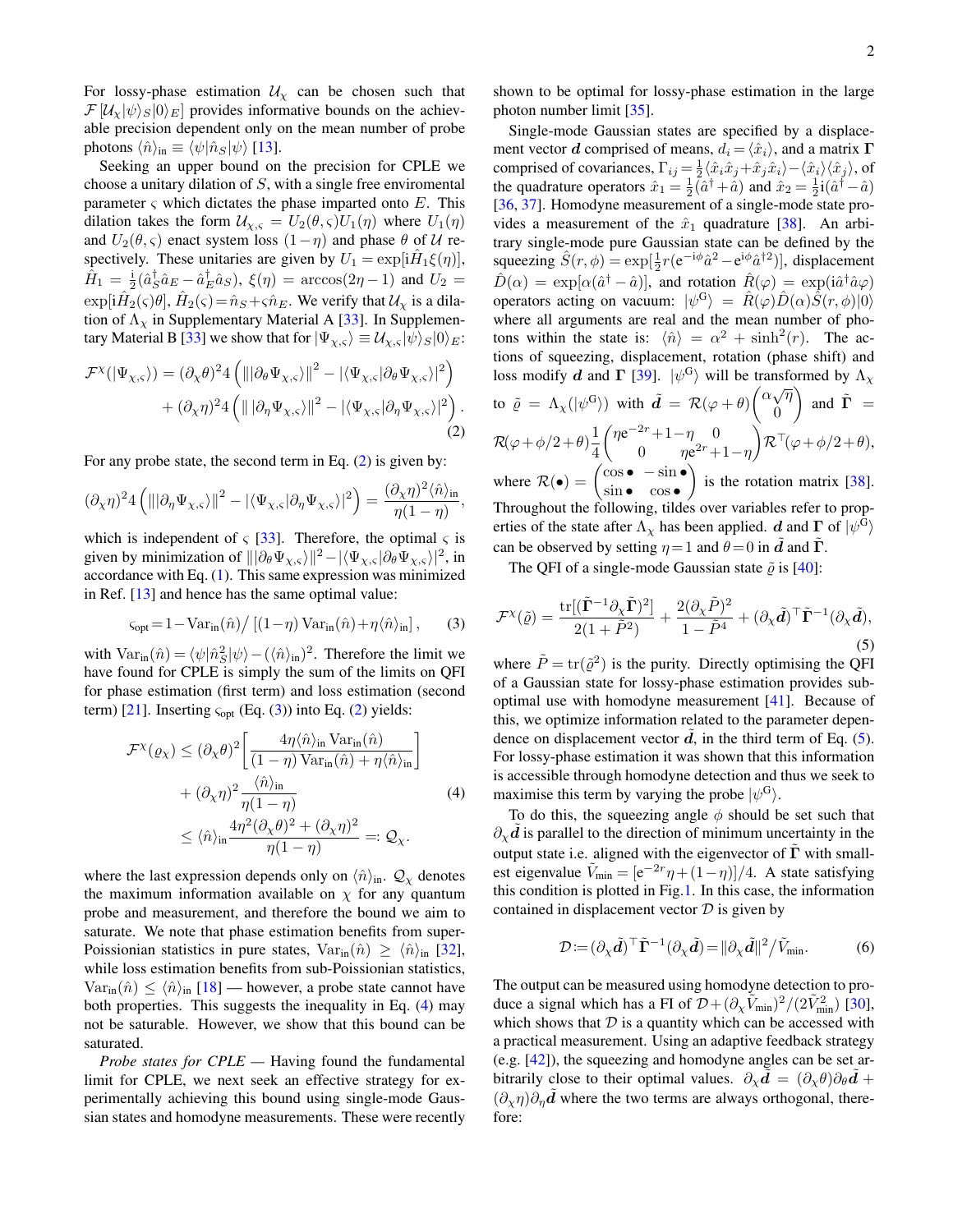

<span id="page-2-0"></span>FIG. 1: Phase-space representation of the transformation of ini**tial state**  $ρ$  **to**  $\tilde{ρ}$ : after passing through the channel Λ with transmission  $\eta$  and a phase shift of  $\theta$ .  $\rho$  is squeezed in the optimal direction aligned with  $\partial_{\chi}\tilde{d}$ . The red curve is the homodyne signal when the phase of the local-oscillator is optimized for the measurement.

$$
\begin{aligned} \|\partial_{\chi}\tilde{\mathbf{d}}\|^{2} &= \|(\partial_{\chi}\theta)\partial_{\theta}\tilde{\mathbf{d}}\|^{2} + \|(\partial_{\chi}\eta)\partial_{\eta}\tilde{\mathbf{d}}\|^{2} \\ &= \alpha^{2}[4\eta^{2}(\partial_{\chi}\theta)^{2} + (\partial_{\chi}\eta)^{2}]/4\eta, \end{aligned}
$$

where  $\alpha$  is the coherent amplitude of the input state (Fig. [1\)](#page-2-0) and  $(\partial_{\chi}\theta)^2$  and  $(\partial_{\chi}\eta)^2$  appear in the same proportions as in  $\mathcal{Q}_{\chi}$  (Eq. [\(4\)](#page-1-2)). It can be observed from Eq. [\(5\)](#page-1-3) that the QFI achieved with an unsqueezed coherent state as probe is

$$
\mathcal{D}\big|_{r=0} = \langle \hat{n} \rangle_{\text{in}} [4\eta^2 (\partial_\chi \theta)^2 + (\partial_\chi \eta)^2]/\eta := \mathcal{S}_\chi,\qquad(7)
$$

which limits the best precision achievable using classical probes with a single pass through  $\Lambda_{\chi}$  — the standard quantum limit (SQL).

Combining  $V_{\text{min}}$  and Eq. [\(6\)](#page-1-4) we find

$$
\mathcal{D} = (\langle \hat{n} \rangle_{\text{in}} - n_{\text{sq}}) \frac{4\eta^2 (\partial_\chi \theta)^2 + (\partial_\chi \eta)^2}{\eta \left[ e^{-2r} \eta + (1 - \eta) \right]}.
$$
 (8)

where  $\alpha^2 = \langle \hat{n} \rangle_{\text{in}} - n_{\text{sq}}$  has been used and  $n_{\text{sq}} = \sinh^2(r)$  is the number of photons contributing to the squeezing of the input state. As  $\langle \hat{n} \rangle$ <sub>in</sub> grows,  $\mathcal{D}/\langle \hat{n} \rangle$ <sub>in</sub> will converge to the quan-tum limit we have found in Eq. [\(4\)](#page-1-2) i.e.  $\lim_{\langle \hat{n}\rangle_{in}\to\infty} \mathcal{D}/\langle \hat{n}\rangle_{in} =$  $\mathcal{Q}_{\chi}/\langle \hat{n} \rangle$ <sub>in</sub> if two conditions are satisfied: First,  $n_{sq}$  needs to be a vanishing proportion of the total number of probe photons  $\lim_{\langle \hat{n} \rangle_{\text{in}} \to \infty} n_{\text{sq}} / \langle \hat{n} \rangle_{\text{in}} = 0$ . Second,  $n_{\text{sq}}$  needs to be unbounded with increasing  $\langle \hat{n} \rangle$ <sub>in</sub>, which will ensure e<sup>-2r</sup> vanishes. In Supplementary Material C  $[33]$  we describe a state with finite, and arbitrary,  $\langle \hat{n} \rangle$ <sub>in</sub> for which  $\mathcal{F}^{\chi}(\rho) = \mathcal{Q}_{\chi}$ , demonstrating  $\mathcal{Q}_{\chi}$ is a saturable upper bound (though not of genuine practical utility).

Therefore, we have found that there is no trade-off in the information encoded on a state by the phase and loss of a channel. This is in contrast to the task of estimating phase and loss when there is no correlation [\[43\]](#page-5-8) which displays a necessary trade-off in the precision to which each parameter could be estimated. Our results also contrast with those reported in Ref. [\[44\]](#page-5-9), which assume total energy of a probe state including any reference or ancilla (which does not expose the sample) as the resource. With this assumption it was found for the low photon-number regime that there is a trade-off in the sensitivity of the probe state to either loss or phase. Our choice of resource (the total optical power incident on the sample) is

relevant when the sample is delicate. The total optical power in a probe often constitutes a small fraction of the total energy needed for example to generate the quantum probe.

For finite  $\langle \hat{n} \rangle$ <sub>in</sub>, D can be optimised by choosing the best value of  $n_{sq}$ . The optimal amount of squeezing is derived in the Supplementary Material D [\[33\]](#page-4-25) to be

<span id="page-2-1"></span>
$$
n_{\text{sq}} = \frac{\left(\sqrt{1 - 4(\eta - 1)\eta \langle \hat{n} \rangle_{\text{in}}} - 1\right)^2}{4(1 - \eta) \left(\sqrt{1 - 4(\eta - 1)\eta \langle \hat{n} \rangle_{\text{in}}} - \eta\right)},\qquad(9)
$$

which results in

$$
\mathcal{D} = \mathcal{Q}_{\chi} \, \frac{2(\eta-1)\langle \hat{n}\rangle_{\text{in}} + \sqrt{1-4(\eta-1)\eta \langle \hat{n}\rangle_{\text{in}}}-1}{2(\eta-1)\langle \hat{n}\rangle_{\text{in}}}.
$$

In Fig. [2a](#page-3-0) the optimal  $D$  for a selection of different values of  $\langle \hat{n} \rangle$ <sub>in</sub> is plotted over  $\eta \in (0, 1)$ . The range of  $\langle \hat{n} \rangle$ <sub>in</sub> = 10<sup>*i*</sup>, *i*  $\in$  $\{0, 1, \ldots, 8\}$  scale to large numbers but corresponds to low energy e.g.  $10^8$  photons at  $\lambda = 500$  nm equates to  $4 \times 10^{-11}$  J. The plot shows that Gaussian states with modest energies can provide large precision gains for CPLE.

*Probe states for DAE —* We now turn to DAEs, which refer to measurements of absorption which do not exploit information about any phase imparted by a sample. Previously, a limit on QFI was found for transmission estimation where no phase is imparted by the sample i.e.  $\theta = 0$  [\[17\]](#page-4-26), and Fock states were identified as optimal for this [\[18\]](#page-4-19). This bound applies equally for DAE since Fock states are invariant under phase shifts. Since  $\theta$  is uncorrelated with  $\eta$  and unknown, it cannot increase the QFI associated with  $\eta$  [\[31\]](#page-4-22), and therefore the limit on QFI for DAE is  $\mathcal{Q}\big|_{\partial_\chi \theta=0, \partial_\chi \eta=1} := \mathcal{Q}_\eta$ . Similarly  $\mathcal{S}_{\chi}|_{\partial_{\chi}\theta=0, \partial_{\chi}\eta=1} \coloneqq \mathcal{S}_{\eta}$ , is the SQL for DAE [\[18\]](#page-4-19). However when a Gaussian probe is used, DAE is inequivalent to CPLE with  $\partial_{\chi} \theta = 0$  since the probe state will be transformed by any phase shift present. For instance, the strategy for CPLE described above using Gaussian states does not work for DAE as the correct homodyne measurement setting depends on the phase imparted by the sample — we therefore seek an alternative strategy.

Intensity measurements are unaffected by the phase of the detected light, and therefore provide a way to decouple the effects of sample absorption and any phase shift. To find useful strategies for DAE, we consider the statistical information  $\mathcal N$ contained measurement of the mean intensity which will be detected  $\langle \hat{n} \rangle_{\text{out}} = \eta \langle \hat{n} \rangle_{\text{in}}$ , which can be found most simply using standard error propagation:

<span id="page-2-2"></span>
$$
\mathcal{N} := 1/\operatorname{Var}(\eta) = \left(\partial_{\eta} \langle \hat{n} \rangle_{\text{out}}\right)^{2} / \operatorname{Var}_{\text{out}}(\hat{n})
$$

$$
= (\langle \hat{n} \rangle_{\text{in}})^{2} / \left[\eta^{2} \operatorname{Var}_{\text{in}}(\hat{n}) + \eta (1 - \eta) \langle \hat{n} \rangle_{\text{in}}\right], \tag{10}
$$

which applies for arbitrary states. Considering only the mean intensity ensures complex measurement and estimation procedures are not needed and  $N$  plays a role analogous to FI.

Loss reduces the amplitude of a Gaussian state, and so a natural probe state to consider for DAE is an amplitudesqueezed Gaussian state,  $|\psi^{\text{G}}\rangle|_{\phi=0}$ . Noting that  $\text{Var}_{\text{in}}(\hat{n}) =$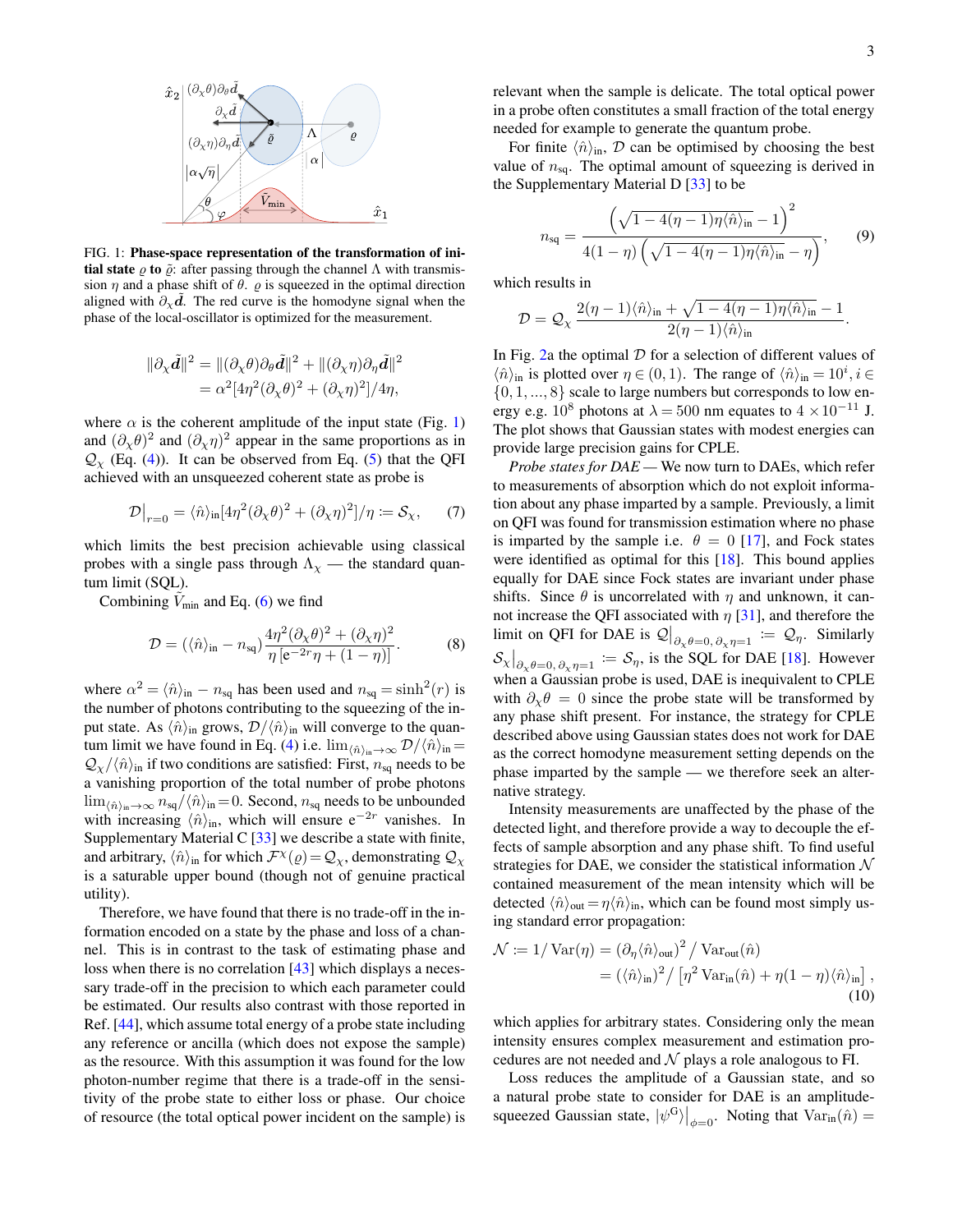

<span id="page-3-0"></span>FIG. 2: Comparing strategies for CPLE and DAE with their respective quantum limits: Within each plot the red dashed line shows the SQL. a) Amount of statistical information  $D$  encoded onto the displacement vector (mean number of photons) of a squeezed coherent state for CPLE, normalised to the quantum limit  $\mathcal{Q}_\chi$ . The inset shows that even for very low absorption these states approach the quantum limit for modest energies. Statistical information plotted for varying input mean photon number operating with the optimal squeezing value presented in Eq.  $(9)$ . b) Amount of statistical information N encoded onto the displacement vector (mean number of photons) of a squeezed coherent state for DAE, normalised to the quantum limit  $Q_n$ . Statistical information plotted for varying input mean photon number operating with the optimal squeezing value presented in Eq. [\(9\)](#page-2-1). c) Amount of statistical information  $\mathcal{D}(\mathcal{N})$  encoded onto the displacement vector (mean number of photons) of a squeezed coherent state for CPLE (DAE), normalised to the quantum limit  $Q_\chi(Q_\eta)$  when  $\alpha$  is large.

 $2 \text{ tr}^2 \Gamma - \frac{3}{4} + (\langle \hat{n} \rangle_{\text{in}} - n_{\text{sq}}) e^{-2r}$  for an amplitude squeezed Gaussian state [\[45\]](#page-5-10), and  $tr^2 \Gamma = \mathcal{O}(n_{sq}^2)$ . Asymptotic optimality  $\lim_{\langle \hat{n} \rangle_{in} \to \infty} \mathcal{N}/\langle \hat{n} \rangle_{in} = \mathcal{Q}_{\eta}/\langle \hat{n} \rangle_{in}$  can be achieved if  $n_{sq}$ is unbounded (to ensure  $e^{-2r}$  vanishes) and also a vanishing proportion of  $\sqrt{\langle \hat{n} \rangle_{\text{in}}}.$  This ensures that the photon number variance of the input state contributes negligibly to the denominator of expression on the second line of Eq. [\(10\)](#page-2-2). Also shown in Eq. [\(10\)](#page-2-2) is that in order to maximize  $N$ , the photon number variance of the input state should be minimised for a given  $\langle \hat{n} \rangle$ <sub>in</sub> independently of  $\eta$ . In Fig. [2b](#page-3-0) the optimal N for a selection of different values of  $\langle \hat{n} \rangle$ <sub>in</sub> is plotted over  $\eta \in (0, 1)$ . (see Supplementary Material E [\[33\]](#page-4-25) for the optimization). This plot shows that Gaussian states with modest energies can provide large precision gains for DAE.

*Multi-pass strategies —* Rather than using non-classical states, it is sometimes possible to increase precision beyond the SQL by sending a classical (coherent state) optical probe through the sample multiple times [\[35\]](#page-5-0). Recently it was shown that, for lossy-phase estimation, multi-pass strategies could obtain 60% of the quantum limit on FI for a given number of photons incident upon the sample over all passes and for any values of the phase shift and loss. In Supplementary Material F  $[33]$  we extend this result and show that multipass strategies provide exactly the same benefits for CPLE and DAE as they do for lossy-phase estimation. This exact correspondence holds even when lossy components are used to perform the multi-pass strategy.

*Practical application —* At present the highest amount of optical squeezing demonstrated is 15 dB [\[46\]](#page-5-11) ( $n_{\text{sq}} = 7.4$ ). By explicitly considering large  $\alpha$  we can quantify the quantum advantage,  $\Delta$ , squeezing brings to both CPLE and DAE:

<span id="page-3-1"></span>
$$
\Delta = \lim_{\alpha \to \infty} \mathcal{N} / \mathcal{S}_{\eta} = \lim_{\alpha \to \infty} \mathcal{D} / \mathcal{S}_{\chi} = \frac{1}{e^{-2r}\eta + (1 - \eta)}, \tag{11}
$$

observing that the enhancement provided for both DAE and CPLE is the same. The precision gains which squeezing brings to probe states with large  $\alpha$  is plotted in Fig. [2.](#page-3-0)c.

For CPLE, Eq.  $(11)$  encouragingly indicates that a small amount of squeezing can substantially increase the precision of a measurement. Generating and detecting Fock states is a non-trivial task and as such only low photon number Fock states have been generated [\[47,](#page-5-12) [48\]](#page-5-13); these states may prove useful for the measurement of samples which are damaged by very few photons. The Gaussian probe state we have studied can be created by the displacement of a squeezed vacuum state to contain much larger amounts of power [\[49\]](#page-5-14), benefiting absorption measurements far beyond the few photon regime.

We highlight Ref. [\[6\]](#page-4-6) which reported absorption measurements with 10  $\mu$ W of incident laser light (10<sup>13</sup> photons per second) at 633 nm to detect the presence of single molecules. Using a balanced photodetector the effective intensity fluctuations in the laser light were reduced to the shot-noise limit. Using Eq. [\(11\)](#page-3-1) and taking  $\eta$  to be 0.95, 15 dB of squeezing in this experiment would reduce the contribution to the mean-squared error (MSE) from fundamental fluctuations by a factor of 12.5. This is 79% of the advantage provided by using  $10^{13}$  photons per second in Fock states. Alternatively, the same precision could be achieved with a factor of 12.5 reduction in input intensity.

*Conclusion —* Our results further indicate that for estimating parameters of linear optical transformations with non-unit transmissivity, the information which can be encoded in the coarse-grained properties of a state, such as the mean intensity or mean quadrature value, is very close to the fundamental limit on the information which can be encoded on an entire state [\[14,](#page-4-9) [35\]](#page-5-0). We anticipate the quantum limit on CPLE and our Gaussian state strategy can be generalized to multiparameter estimation problems [\[50\]](#page-5-15) and perhaps even to precision estimation of general-linear mode transformations.

*Acknowledgments —* We thank J.P. Dowling and D.H. Mahler for helpful discussions. This work was supported by EPSRC, ERC, PICQUE, BBOI, US Army Research Of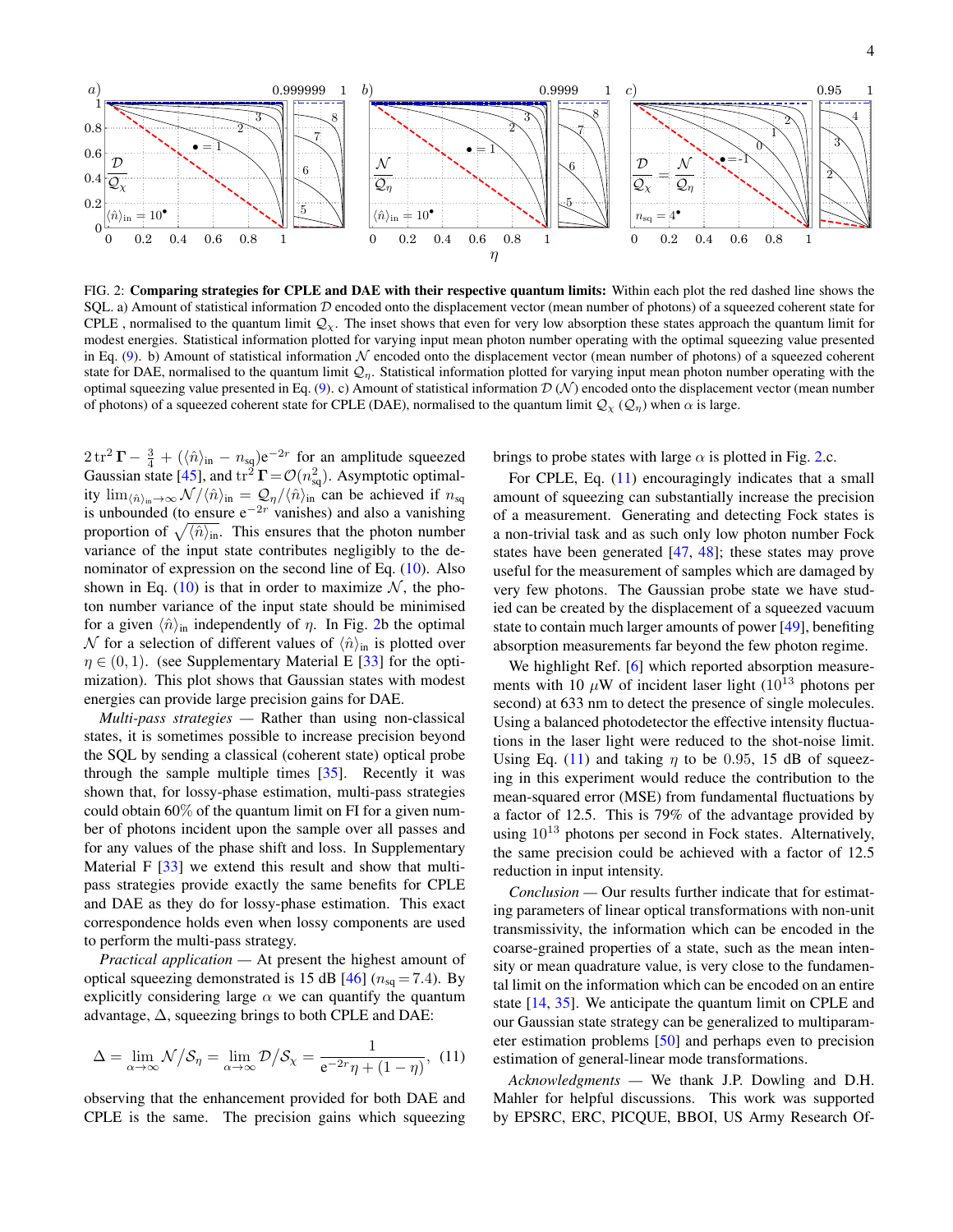fice (ARO) Grant No. W911NF-14-1-0133, U.S. Air Force Office of Scientific Research (AFOSR) and the Centre for Nanoscience and Quantum Information (NSQI). E.J.A. was supported by the Quantum Engineering Centre for Doctoral Training, EPSRC grant EP/L015730/1. J.L.OB. acknowledges a Royal Society Wolfson Merit Award and a Royal Academy of Engineering Chair in Emerging Technologies. J.C.F.M. and J.L.O'B acknowledge fellowship support from EPSRC. J.C.F.M. acknowledges support from ERC starting grant ERC-2018-STG803665. T.M.S. was supported by the Benjamin-Meaker visiting fellowship and the ARC Centre of Excellence in Engineered Quantum Systems CE17.

<span id="page-4-0"></span><sup>∗</sup> Electronic address: [euan.allen@bristol.ac.uk](mailto:euan.allen@bristol.ac.uk)

- <span id="page-4-1"></span>[1] V. Giovannetti, S. Lloyd, and L. Maccone, "Quantum-enhanced measurements: beating the standard quantum limit," *Science*, vol. 306, no. 5700, pp. 1330–1336, 2004.
- <span id="page-4-2"></span>[2] T. M. Stace, "Quantum limits of thermometry," *Physical Review A*, vol. 82, no. 1, p. 011611(R), 2010.
- <span id="page-4-3"></span>[3] G.-W. Truong, J. Anstie, E. May, T. Stace, and A. Luiten, "Accurate lineshape spectroscopy and the boltzmann constant," *Nature communications*, vol. 6, p. 8345, 2015.
- <span id="page-4-4"></span>[4] M. A. Taylor and W. P. Bowen, "Quantum metrology and its application in biology," *Phys. Rep.*, vol. 615, pp. 1–59, 2016.
- <span id="page-4-5"></span>[5] J. Aasi, J. Abadie, B. P. Abbott, R. Abbott, T. D. Abbott, M. R. Abernathy, C. Adams, T. Adams, P. Addesso, R. X. Adhikari, *et al.*, "Enhanced sensitivity of the ligo gravitational wave detector by using squeezed states of light," *Nature Photon.*, vol. 7, no. 8, pp. 613–619, 2013.
- <span id="page-4-6"></span>[6] P. Kukura, M. Celebrano, A. Renn, and V. Sandoghdar, "Singlemolecule sensitivity in optical absorption at room temperature," *J. Phys. Chem. Lett.*, vol. 1, no. 23, pp. 3323–3327, 2010.
- <span id="page-4-7"></span>[7] C. M. Caves, "Quantum-mechanical noise in an interferometer," *Phys. Rev. D.*, vol. 23, no. 8, p. 1693, 1981.
- <span id="page-4-8"></span>[8] U. Dorner, R. Demkowicz-Dobrzanski, B. J. Smith, J. S. Lundeen, W. Wasilewski, K. Banaszek, and I. A. Walmsley, "Optimal quantum phase estimation," *Phys. Rev. Lett.*, vol. 102, no. 4, p. 040403, 2009.
- [9] R. Demkowicz-Dobrzanski, U. Dorner, B. J. Smith, J. S. Lundeen, W. Wasilewski, K. Banaszek, and I. A. Walmsley, "Quantum phase estimation with lossy interferometers," *Phys. Rev. A*, vol. 80, no. 1, p. 013825, 2009.
- <span id="page-4-10"></span>[10] M. Kacprowicz, R. Demkowicz-Dobrzański, W. Wasilewski, K. Banaszek, and I. A. Walmsley, "Experimental quantumenhanced estimation of a lossy phase shift," *Nature Photon.*, vol. 4, no. 6, pp. 357–360, 2010.
- [11] N. Thomas-Peter, B. J. Smith, A. Datta, L. Zhang, U. Dorner, and I. A. Walmsley, "Real-world quantum sensors: evaluating resources for precision measurement," *Phys. Rev. Lett.*, vol. 107, no. 11, p. 113603, 2011.
- [12] H. Cable and G. A. Durkin, "Parameter estimation with entangled photons produced by parametric down-conversion," *Phys. Rev. Lett.*, vol. 105, no. 1, p. 013603, 2010.
- <span id="page-4-24"></span>[13] B. M. Escher, R. L. de Matos Filho, and L. Davidovich, "General framework for estimating the ultimate precision limit in noisy quantum-enhanced metrology," *Nature Phys.*, vol. 7, no. 5, pp. 406–411, 2011.
- <span id="page-4-9"></span>[14] R. Demkowicz-Dobrzański, K. Banaszek, and R. Schnabel, "Fundamental quantum interferometry bound for the squeezed-

light-enhanced gravitational wave detector GEO 600," *Phys. Rev. A*, vol. 88, no. 4, p. 041802(R), 2013.

- <span id="page-4-11"></span>[15] B. Yurke and E. A. Whittaker, "Squeezed-state-enhanced frequency-modulation spectroscopy," *Opt. Lett.*, vol. 12, no. 4, pp. 236–238, 1987.
- <span id="page-4-18"></span>[16] E. S. Polzik, J. Carri, and H. J. Kimble, "Spectroscopy with squeezed light," *Phys. Rev. Lett.*, vol. 68, no. 20, p. 3020, 1992.
- <span id="page-4-26"></span>[17] A. Monras and M. G. A. Paris, "Optimal quantum estimation of loss in bosonic channels," *Phys. Rev. Lett.*, vol. 98, no. 16, p. 160401, 2007.
- <span id="page-4-19"></span>[18] G. Adesso, F. Dell'Anno, S. De Siena, F. Illuminati, and L. A. M. Souza, "Optimal estimation of losses at the ultimate quantum limit with non-gaussian states," *Phys. Rev. A*, vol. 79, no. 4, p. 040305(R), 2009.
- [19] G. Brida, M. Genovese, and I. R. Berchera, "Experimental realization of sub-shot-noise quantum imaging," *Nature Photon.*, vol. 4, no. 4, pp. 227–230, 2010.
- [20] J. Sabines-Chesterking, R. Whittaker, S. Joshi, P. Birchall, P. Moreau, A. McMillan, H.V. Cable, J.L. OBrien, J.G. Rarity, and J.C.F. Matthews, "Sub-shot-noise transmission measurement enabled by active feed-forward of heralded single photons," *Physical Review Applied*, vol. 8, no. 1, p. 014016, 2017.
- <span id="page-4-12"></span>[21] P.-A. Moreau, J. Sabines-Chesterking, R. Whittaker, S. K. Joshi, P. M. Birchall, A. McMillan, J. G. Rarity, and J. C. Matthews, "Demonstrating an absolute quantum advantage in direct absorption measurement," *Scientific reports*, vol. 7, no. 1, p. 6256, 2017.
- <span id="page-4-13"></span>[22] N. Liu and H. Cable, "Quantum-enhanced multi-parameter estimation for unitary photonic systems," *Quantum Science and Technology*, vol. 2, no. 2, p. 025008, 2017.
- [23] M. Gessner, L. Pezzè, and A. Smerzi, "Sensitivity bounds for multiparameter quantum metrology," *Physical review letters*, vol. 121, no. 13, p. 130503, 2018.
- <span id="page-4-14"></span>[24] T. J. Proctor, P. A. Knott, and J. A. Dunningham, "Multiparameter estimation in networked quantum sensors," *Physical review letters*, vol. 120, no. 8, p. 080501, 2018.
- <span id="page-4-15"></span>[25] M. Szczykulska, T. Baumgratz, and A. Datta, "Multi-parameter" quantum metrology," *Advances in Physics: X*, vol. 1, no. 4, pp. 621–639, 2016.
- [26] S. Ragy, M. Jarzyna, and R. Demkowicz-Dobrzański, "Compatibility in multiparameter quantum metrology," *Physical Review A*, vol. 94, no. 5, p. 052108, 2016.
- <span id="page-4-16"></span>[27] R. Nichols, P. Liuzzo-Scorpo, P. A. Knott, and G. Adesso, "Multiparameter gaussian quantum metrology," *Physical Review A*, vol. 98, no. 1, p. 012114, 2018.
- <span id="page-4-17"></span>[28] K. Libbrecht and M. Libbrecht, "Interferometric measurement of the resonant absorption and refractive index in rubidium gas," *American journal of physics*, vol. 74, no. 12, pp. 1055–1060, 2006.
- <span id="page-4-20"></span>[29] U. L. Andersen, T. Gehring, C. Marquardt, and G. Leuchs, "30 years of squeezed light generation," *Physica Scripta*, vol. 91, no. 5, p. 053001, 2016.
- <span id="page-4-21"></span>[30] A. W. Van der Vaart, *Asymptotic statistics*, vol. 3. Cambridge university press, 2000.
- <span id="page-4-22"></span>[31] C. W. Helstrom, *Quantum detection and estimation theory*. Academic press, 1976.
- <span id="page-4-23"></span>[32] S. L. Braunstein and C. M. Caves, "Statistical distance and the geometry of quantum states," *Phys. Rev. Lett.*, vol. 72, no. 22, p. 3439, 1994.
- <span id="page-4-25"></span>[33] See Supplementary Material for a) proof of the unitary dilation, b) derivation of Eq. (1), c) proof of the saturation of  $\mathcal{Q}_{\chi}$ , d) derivation of the optimal squeezing value presented in Eq. 8, e) details of the optimisation of the parameter  $N$ , f) for details on multipass strategies for CPLE.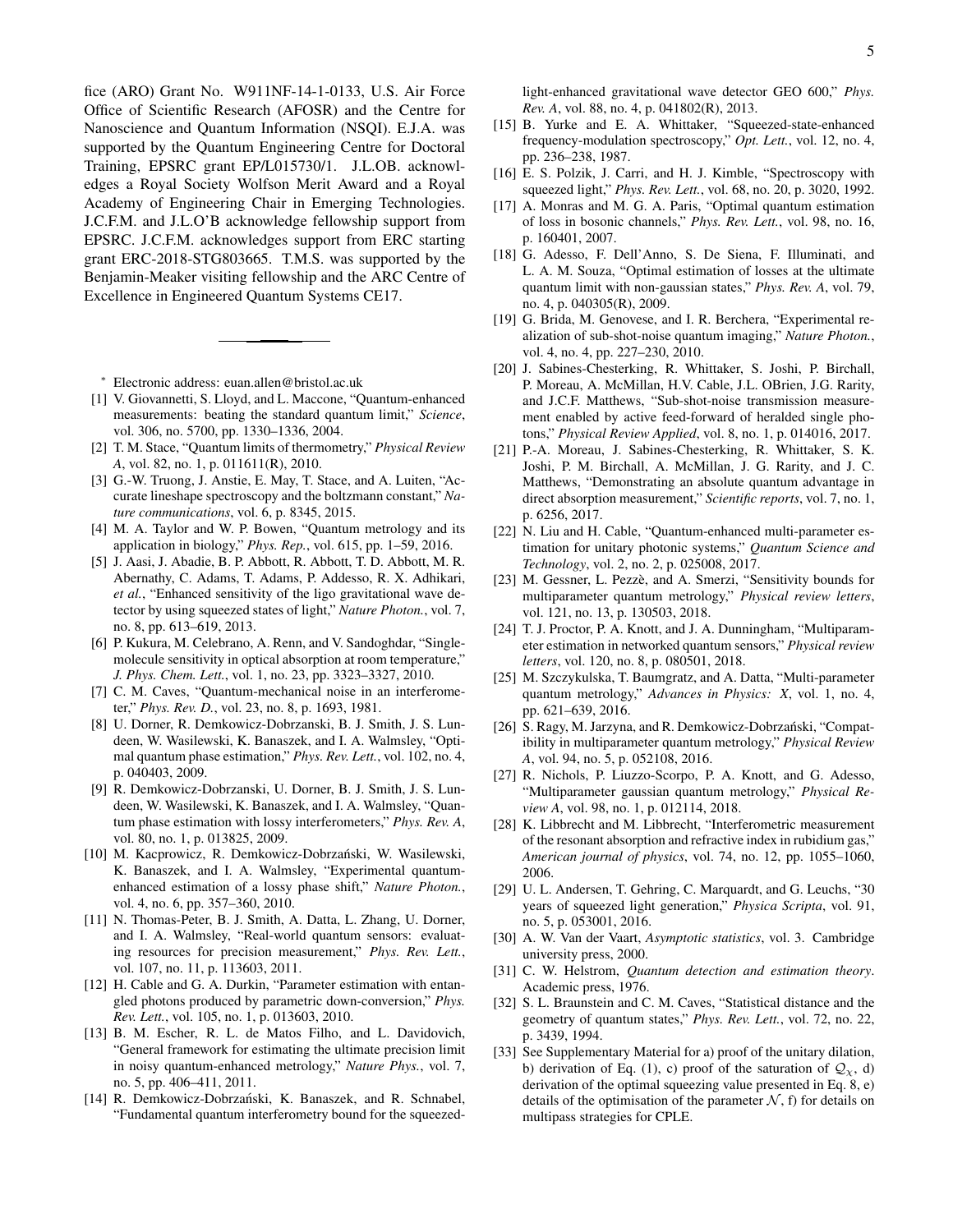- [34] This is in accordance with the operator-norm based methods for finding upper bounds in metrology of qubit systems, since linear optical transformations are separable in single particle representation wherein photons in a two-mode interferometer become qubits and separable dilations provide the tightest bounds when the number of qubits are large. However, as states with a fixed mean number of photons do not form a subspace, operator norm based methods cannot be directly applied.
- <span id="page-5-0"></span>[35] P. M. Birchall, J. L. O'Brien, J. C.F. Matthews, and H. Cable, "Quantum-classical boundary for precision optical phase estimation," *Physical Review A*, vol. 96, no. 6, p. 062109, 2017.
- <span id="page-5-1"></span>[36] R. Simon, E. C. G. Sudarshan, and N. Mukunda, "Gaussianwigner distributions in quantum mechanics and optics," *Phys. Rev. A*, vol. 36, no. 8, p. 3868, 1987.
- <span id="page-5-2"></span>[37] R. Simon, N. Mukunda, and B. Dutta, "Quantum-noise matrix for multimode systems: U (n) invariance, squeezing, and normal forms," *Phys. Rev. A*, vol. 49, no. 3, p. 1567, 1994.
- <span id="page-5-3"></span>[38] R. Loudon and P. L. Knight, "Squeezed light," *J. Mod. Opt.*, vol. 34, no. 6-7, pp. 709–759, 1987.
- <span id="page-5-4"></span>[39] C. Weedbrook, S. Pirandola, R. García-Patrón, N. J. Cerf, T. C. Ralph, J. H. Shapiro, and S. Lloyd, "Gaussian quantum information," *Reviews of Modern Physics*, vol. 84, no. 2, p. 621, 2012.
- <span id="page-5-5"></span>[40] O. Pinel, P. Jian, N. Treps, C. Fabre, and D. Braun, "Quantum parameter estimation using general single-mode gaussian states," *Phys. Rev. A*, vol. 88, no. 4, p. 040102(R), 2013.
- <span id="page-5-6"></span>[41] M. Aspachs, J. Calsamiglia, R. Munoz-Tapia, and E. Bagan, "Phase estimation for thermal gaussian states," *Phys. Rev. A*, vol. 79, no. 3, p. 033834, 2009.
- <span id="page-5-7"></span>[42] A. A. Berni, T. Gehring, B. M. Nielsen, V. Händchen, M. G. Paris, and U. L. Andersen, "Ab initio quantum-enhanced optical phase estimation using real-time feedback control," *Nature*

*Photonics*, vol. 9, no. 9, p. 577, 2015.

- <span id="page-5-8"></span>[43] P. J. D. Crowley, A. Datta, M. Barbieri, and I. A. Walmsley, "Tradeoff in simultaneous quantum-limited phase and loss estimation in interferometry," *Phys. Rev. A*, vol. 89, no. 2, p. 023845, 2014.
- <span id="page-5-9"></span>[44] H. T. Dinani, M. K. Gupta, J. P. Dowling, and D. W. Berry, "Quantum-enhanced spectroscopy with entangled multiphoton states," *Phys. Rev. A*, vol. 93, no. 6, p. 063804, 2016.
- <span id="page-5-10"></span>[45] V.V. Dodonov, O.V. Man'ko, and V.I. Man'ko, "Photon distribution for one-mode mixed light with a generic gaussian wigner function," *Phys. Rev. A*, vol. 49, no. 4, p. 2993, 1994.
- <span id="page-5-11"></span>[46] H. Vahlbruch, M. Mehmet, K. Danzmann, and R. Schnabel, "Detection of 15 db squeezed states of light and their application for the absolute calibration of photoelectric quantum efficiency," *Phys. Rev. Lett.*, vol. 117, no. 11, p. 110801, 2016.
- <span id="page-5-12"></span>[47] M. Cooper, L. J. Wright, C. Söller, and B. J. Smith, "Experimental generation of multi-photon fock states," *Opt. Express.*, vol. 21, no. 5, pp. 5309–5317, 2013.
- <span id="page-5-13"></span>[48] K. R. Motes, R. L. Mann, J. P. Olson, N. M. Studer, E. A. Bergeron, A. Gilchrist, J. P. Dowling, D. W. Berry, and P. P. Rohde, "Efficient recycling strategies for preparing large fock states from single-photon sources: Applications to quantum metrology," *Physical Review A*, vol. 94, no. 1, p. 012344, 2016.
- <span id="page-5-14"></span>[49] K. Schneider, R. Bruckmeier, H. Hansen, S. Schiller, and J. Mlynek, "Bright squeezed-light generation by a continuouswave semimonolithic parametric amplifier," *Opt. Lett.*, vol. 21, no. 17, pp. 1396–1398, 1996.
- <span id="page-5-15"></span>[50] F. Albarelli, J. F. Friel, and A. Datta, "Evaluating the holevo cramer-rao bound for multi-parameter quantum metrology," *arXiv preprint arXiv:1906.05724*, 2019.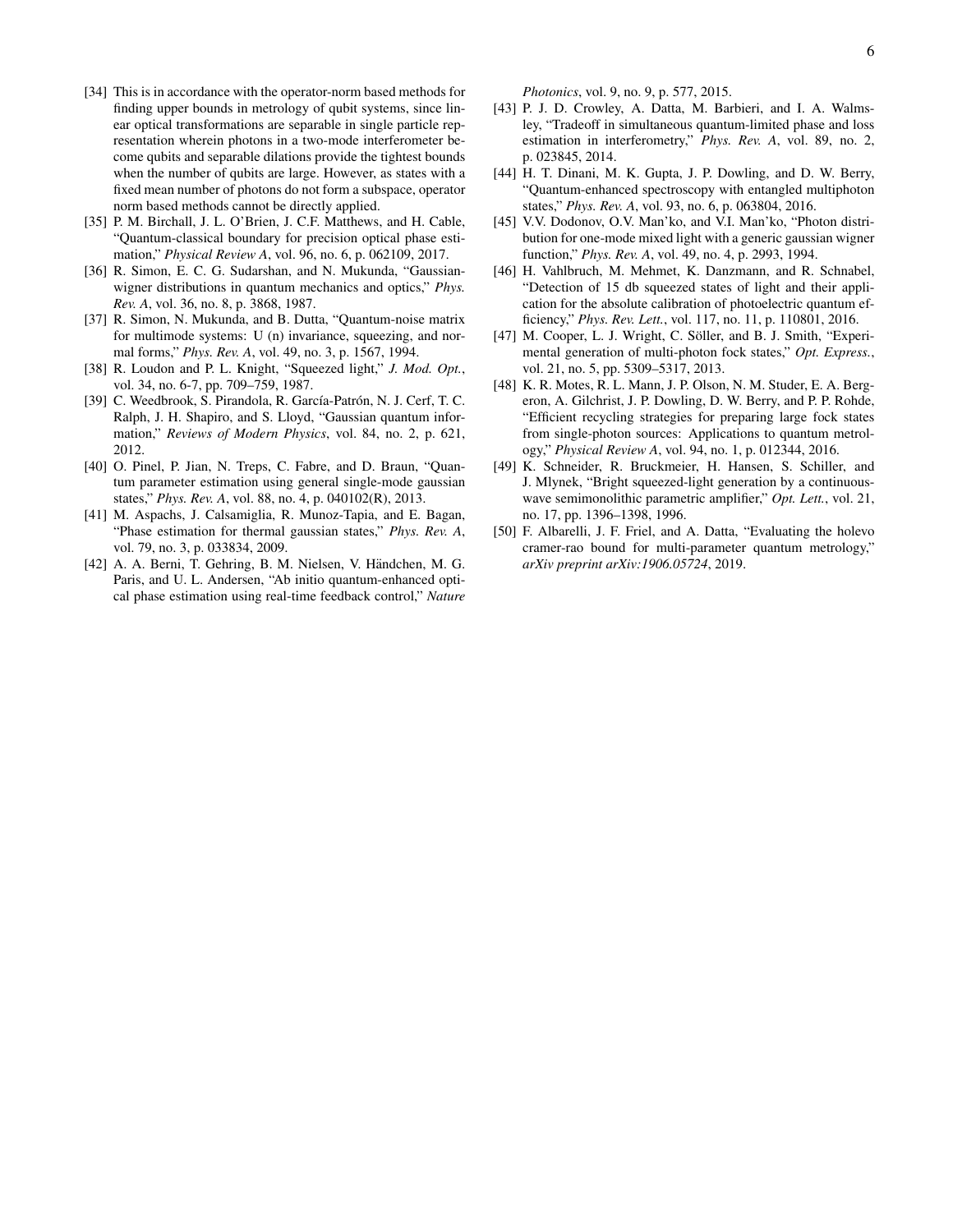### SUPPLEMENTARY MATERIAL A: CHANNEL DILATION

Letting the system mode be mode one,  $\hat{a}_S^T = \hat{a}_1^T$  and the environment mode be mode two,  $\hat{a}_E^T = \hat{a}_2^T$  the unitary dilation stated in the main text is

$$
\mathcal{U}_{\chi,\varsigma} = U_2(\theta,\varsigma)U_1(\eta) \tag{12}
$$

where  $U_1 = \exp[i\hat{H}_1\xi(\eta)]$ ,  $\hat{H}_1 = \frac{i}{2}(\hat{a}_1^{\dagger}\hat{a}_2 - \hat{a}_2^{\dagger}\hat{a}_1)$ ,  $\xi(\eta) = 2 \arccos(\sqrt{\eta})$  and  $U_2 = \exp[i\hat{H}_2(\varsigma)\theta]$ ,  $\hat{H}_2(\varsigma) = \hat{n}_1 + \varsigma\hat{n}_2$ . The transfer matrix associated with  $U_1$  is:

$$
e^{-i\xi(\eta)Y/2} = \begin{pmatrix} \cos\left[\xi(\eta)/2\right] & -\sin\left[\xi(\eta)/2\right] \\ \sin\left[\xi(\eta)/2\right] & \cos\left[\xi(\eta)/2\right] \end{pmatrix}
$$

$$
= \begin{pmatrix} \sqrt{\eta} & -\sqrt{1-\eta} \\ \sqrt{1-\eta} & \sqrt{\eta} \end{pmatrix}.
$$
(13)

where  $Y = \begin{pmatrix} 0 & -i \\ i & 0 \end{pmatrix}$ i 0 ) is the Pauli Y matrix. Similarly, the transfer matrix associated with  $U_2$  is:

$$
\begin{pmatrix} e^{i\theta} & 0\\ 0 & e^{i\varsigma\theta} \end{pmatrix}
$$
 (14)

such that the transfer matrix of  $\mathcal{U}_{\chi,\varsigma}$  is

$$
\begin{pmatrix} e^{i\theta}\sqrt{\eta} & -e^{i\theta}\sqrt{1-\eta} \\ e^{i\varsigma\theta}\sqrt{1-\eta} & e^{i\varsigma\theta}\sqrt{\eta} \end{pmatrix}.
$$
 (15)

The element  $T_{11}$  is an attenuation by  $\eta$  and a phase shift  $\theta$  as desired.

# SUPPLEMENTARY MATERIAL B: BOUNDING THE QUANTUM FISHER INFORMATION FOR CORRELATED PHASE AND LOSS ESTIMATION

In this section we continue to use the notation  $\hat{a}_S^{\dagger} = \hat{a}_1^{\dagger}$  and  $\hat{a}_E^{\dagger} = \hat{a}_2^{\dagger}$  introduced in Section A. We start with an expression of the QFI for pure states:

<span id="page-6-0"></span>
$$
\mathcal{F}(|\Psi_{\chi,\varsigma}\rangle) = 4\left(\langle \partial_{\chi}\Psi_{\chi,\varsigma}|\partial_{\chi}\Psi_{\chi,\varsigma}\rangle - |\langle \Psi_{\chi,\varsigma}|\partial_{\chi}\Psi_{\chi,\varsigma}\rangle|^2\right). \tag{16}
$$

<span id="page-6-2"></span>Focusing on the second term in Eq. [\(16\)](#page-6-0):

$$
\langle \Psi_{\chi,\varsigma} | \partial_{\chi} \Psi_{\chi,\varsigma} \rangle = \langle \psi, 0 | \mathcal{U}^{-1} (\partial_{\chi} \mathcal{U}) | \psi, 0 \rangle
$$
  
\n
$$
= \langle \psi, 0 | \mathcal{U}^{-1} \left\{ i \left[ (\partial_{\chi} \theta) \hat{H}_2 + (\partial_{\chi} \eta) (\partial_{\eta} \xi) U_2 \hat{H}_1 U_2^{-1} \right] \mathcal{U} \right\} | \psi, 0 \rangle
$$
  
\n
$$
= i (\partial_{\chi} \theta) \langle \psi, 0 | U_1^{-1} \hat{H}_2 U_1 | \psi, 0 \rangle
$$
  
\n
$$
+ i (\partial_{\chi} \eta) (\partial_{\eta} \xi) \langle \psi, 0 | \hat{H}_1 | \psi, 0 \rangle
$$
  
\n
$$
= i (\partial_{\chi} \theta) \langle \psi, 0 | U_1^{-1} \hat{H}_2 U_1 | \psi, 0 \rangle
$$
  
\n
$$
= i (\partial_{\chi} \theta) \langle \psi, 0 | U_1^{-1} \hat{H}_2 U_1 | \psi, 0 \rangle
$$
  
\n(17)

where in the first step we used

$$
\partial_{\chi} \mathcal{U} = (\partial_{\chi} U_2) U_1 + U_2 (\partial_{\chi} U_1)
$$
  
=  $(\partial_{\chi} \theta) i \hat{H}_2 e^{i \hat{H}_2 \theta} U_1 + U_2 (\partial_{\chi} \eta) (\partial_{\eta} \xi) i \hat{H}_1 e^{i \hat{H}_1 \xi}$   
=  $i \left[ (\partial_{\chi} \theta) \hat{H}_2 + (\partial_{\chi} \eta) (\partial_{\eta} \xi) U_2 \hat{H}_1 U_2^{-1} \right] \mathcal{U}$  (18)

<span id="page-6-1"></span>and in the second step we used  $\langle \psi, 0 | \hat{H}_1 | \psi, 0 \rangle = 0$  which is due to the form of  $\hat{H}_1 = \frac{i}{2} (\hat{a}_1^{\dagger} \hat{a}_2 - \hat{a}_2^{\dagger} \hat{a}_1)$ . Expanding the first term in Eq.  $(16)$  gives:

$$
\langle \partial_{\chi} \Psi_{\chi,\varsigma} | \partial_{\chi} \Psi_{\chi,\varsigma} \rangle = \langle \psi, 0 | \left( \partial_{\chi} \mathcal{U}^{-1} \right) (\partial_{\chi} \mathcal{U}) | \psi, 0 \rangle \n= (\partial_{\chi} \theta)^{2} \langle \psi, 0 | U_{1}^{-1} \hat{H}_{2}^{2} U_{1} | \psi, 0 \rangle \n+ \left[ (\partial_{\chi} \eta) (\partial_{\eta} \xi) \right]^{2} \langle \psi, 0 | \hat{H}_{1}^{2} | \psi, 0 \rangle \n+ (\partial_{\chi} \theta) (\partial_{\chi} \eta) (\partial_{\eta} \xi) \langle \psi, 0 | \{ \hat{H}_{1}, U_{1}^{-1} \hat{H}_{2} U_{1} \} | \psi, 0 \rangle
$$
\n(19)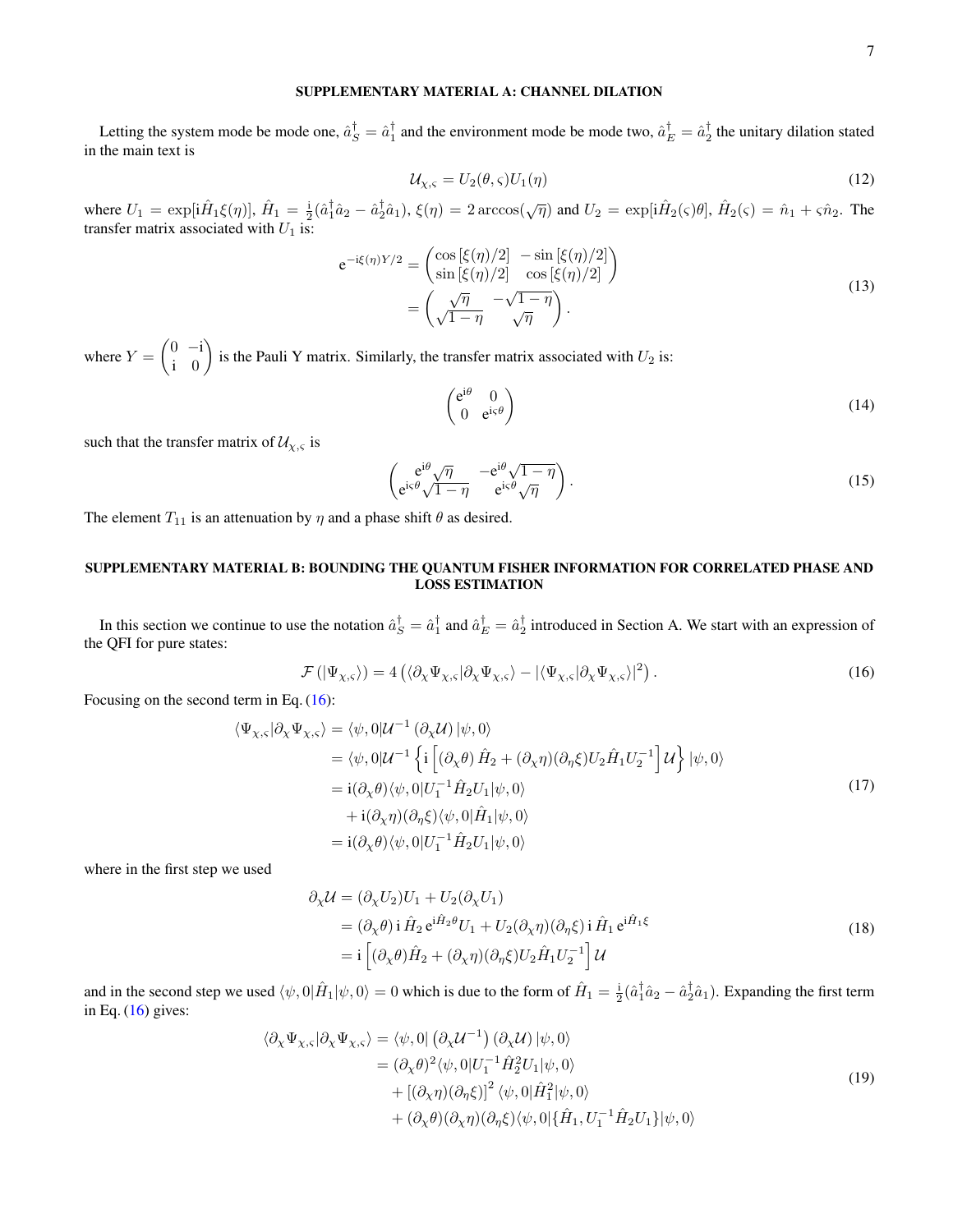<span id="page-7-1"></span>where  $\{A, B\} = AB + BA$  is the commutator. By using

$$
U_1^{-1}\hat{a}_1^{\dagger}U_1 = \sqrt{\eta}\hat{a}_1^{\dagger} - \sqrt{1 - \eta}\hat{a}_2^{\dagger}
$$
  
\n
$$
U_1^{-1}\hat{a}_2^{\dagger}U_1 = \sqrt{1 - \eta}\hat{a}_1^{\dagger} + \sqrt{\eta}\hat{a}_2^{\dagger}
$$
  
\n
$$
U_1^{-1}\hat{a}_1U_1 = \sqrt{\eta}\hat{a}_1 - \sqrt{1 - \eta}\hat{a}_2
$$
  
\n
$$
U_1^{-1}\hat{a}_2U_1 = \sqrt{1 - \eta}\hat{a}_1 + \sqrt{\eta}\hat{a}_2
$$
\n(20)

we can calculate:

$$
U_1^{-1}\hat{H}_2U_1 = (\eta + \varsigma - \eta\varsigma)\,\hat{n}_1 + \eta(\varsigma - 1)\sqrt{1 - \eta}\,\hat{n}_2 + (\varsigma - 1)\sqrt{\eta(1 - \eta)}\left(\hat{a}_1^\dagger\hat{a}_2 + \hat{a}_2^\dagger\hat{a}_1\right). \tag{21}
$$

As neither  $\hat{n}_1$  nor the  $\hat{n}_2$  operator will populate mode two with photons we can see that

$$
\langle \psi, 0 | \hat{n}_1 \hat{H}_1 | \psi, 0 \rangle = \langle \psi, 0 | \hat{n}_2 \hat{H}_1 | \psi, 0 \rangle = \langle \psi, 0 | \hat{H}_1 \hat{n}_1 | \psi, 0 \rangle = \langle \psi, 0 | \hat{H}_1 \hat{n}_2 | \psi, 0 \rangle = 0 \tag{22}
$$

<span id="page-7-0"></span>therefore, letting  $\gamma = (\varsigma - 1)\sqrt{\eta(1 - \eta)}$ , we can evaluate the last term in Eq. [\(19\)](#page-6-1):

$$
\langle \psi, 0 | \{\hat{H}_1, U_1^{-1}\hat{H}_2 U_1\} | \psi, 0 \rangle = \gamma \langle \psi, 0 | \{\hat{H}_1, (\hat{a}_1^{\dagger} \hat{a}_2 + \hat{a}_2^{\dagger} \hat{a}_1) \} | \psi, 0 \rangle
$$
  
=  $\gamma i \langle \psi, 0 | \left[ \left( \hat{a}_1^{\dagger} \hat{a}_2 \right)^2 - \left( \hat{a}_2^{\dagger} \hat{a}_1 \right)^2 \right] | \psi, 0 \rangle$   
= 0. (23)

<span id="page-7-2"></span>Putting Eq. [\(19\)](#page-6-1), Eq. [\(17\)](#page-6-2) and Eq. [\(23\)](#page-7-0) together we can observe that the QFI of  $|\Psi_{\chi,s}\rangle$  is:

$$
\mathcal{F}(|\Psi_{\chi,\varsigma}\rangle) = 4\left(\langle \partial_{\chi}\Psi_{\chi,\varsigma}|\partial_{\chi}\Psi_{\chi,\varsigma}\rangle - |\langle \Psi_{\chi,\varsigma}|\partial_{\chi}\Psi_{\chi,\varsigma}\rangle|^2\right) \n= 4(\partial_{\chi}\theta)^2 \left[\langle \psi,0|U_1^{-1}\hat{H}_2^2U_1|\psi,0\rangle - |\langle \psi,0|U_1^{-1}\hat{H}_2U_1|\psi,0\rangle|^2\right] \n+ 4\left[(\partial_{\chi}\eta)(\partial_{\eta}\xi)\right]^2 \langle \psi,0|\hat{H}_1^2|\psi,0\rangle
$$
\n(24)

where the first line of second equality is equal to the QFI for phase estimation multiplied by a factor of  $(\partial_\chi \theta)^2$  associated with changing variables from the phase  $\theta$  to  $\chi$ :

$$
\langle \partial_{\theta} \Psi_{\chi,\varsigma} | \partial_{\theta} \Psi_{\chi,\varsigma} \rangle - | \langle \Psi_{\chi,\varsigma} | \partial_{\theta} \Psi_{\chi,\varsigma} \rangle |^{2} = \langle \psi, 0 | U_{1}^{-1} \hat{H}_{2}^{2} U_{1} | \psi, 0 \rangle - | \langle \psi, 0 | U_{1}^{-1} \hat{H}_{2} U_{1} | \psi, 0 \rangle |^{2}
$$
  
=  $-\langle \hat{n} \rangle_{\text{in}} (1 - \eta) \eta (\varsigma - 1)^{2} + \text{Var}_{\text{in}}(\hat{n}) (\eta + \varsigma - \eta \varsigma)^{2}$  (25)

<span id="page-7-3"></span>where the second line has been calculated using the similarity transformations in Eq. [\(20\)](#page-7-1). Similarly, the expression on the second line of the second equality in Eq. [\(24\)](#page-7-2) is the QFI for loss estimation multiplied by a factor of  $(\partial_\chi \eta)^2$  associated with changing variables from transmissivity  $\eta$  to  $\chi$ :

$$
\langle \partial_{\eta} \Psi_{\chi,\varsigma} | \partial_{\eta} \Psi_{\chi,\varsigma} \rangle - | \langle \Psi_{\chi,\varsigma} | \partial_{\eta} \Psi_{\chi,\varsigma} \rangle |^{2} = (\partial_{\eta} \xi)^{2} \langle \psi, 0 | \hat{H}_{1}^{2} | \psi, 0 \rangle
$$
  
= 
$$
\frac{1}{4\eta(1-\eta)} \langle \hat{n} \rangle_{\text{in}}.
$$
 (26)

<span id="page-7-4"></span>As this expression is independent of  $\varsigma$ , the QFI of the purified state  $\mathcal{F}(|\Psi_{\chi,\varsigma}\rangle)$  is minimised by minimising the term related to the phase information in Eq. [\(25\)](#page-7-3). This can be minimised by differentiating with respect to  $\varsigma$  and setting the resultant expression to zero yielding:

$$
\varsigma_{\text{opt}} = 1 - \frac{\text{Var}_{\text{in}}(\hat{n})}{(1 - \eta) \text{Var}_{\text{in}}(\hat{n}) + \eta \langle \hat{n} \rangle_{\text{in}}}
$$

corresponding to the minimised expression:

<span id="page-7-5"></span>
$$
\frac{\langle \hat{n} \rangle_{\text{in}} \eta}{(1 - \eta) + \langle \hat{n} \rangle_{\text{in}} \eta / \operatorname{Var}_{\text{in}}(\hat{n})} \le \frac{\eta \langle \hat{n} \rangle_{\text{in}}}{1 - \eta}.
$$
\n(27)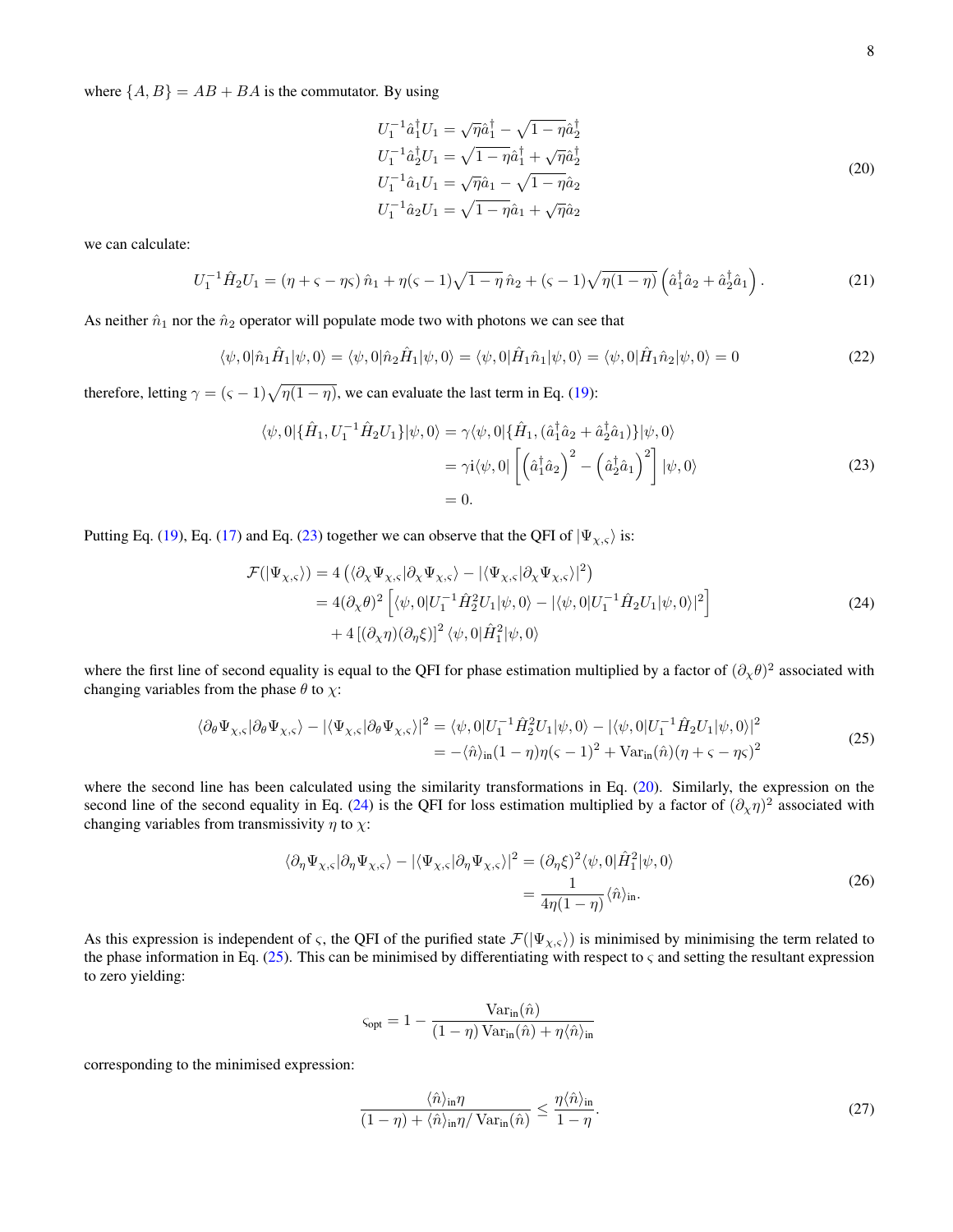Putting together Eqs. [\(24\)](#page-7-2), [\(26\)](#page-7-4), [\(27\)](#page-7-5) we can see the QFI of the state  $\varrho_{\chi} = \Lambda_{\chi} (\ket{\psi})$  after the channel  $\Lambda_{\chi}$  is bounded by:

$$
\mathcal{F}(\varrho_{\chi}) \le \min_{\varsigma} \left[ \mathcal{F}(|\Psi_{\chi,\varsigma}\rangle) \right]
$$
\n
$$
= (\partial_{\chi}\theta)^{2} \left[ \frac{4\eta \langle \hat{n} \rangle_{\text{in}} \text{Var}_{\text{in}}(\hat{n})}{(1-\eta)\text{Var}_{\text{in}}(\hat{n}) + \eta \langle \hat{n} \rangle_{\text{in}}} \right]
$$
\n
$$
+ (\partial_{\chi}\eta)^{2} \frac{\langle \hat{n} \rangle_{\text{in}}}{\eta(1-\eta)} \le \langle \hat{n} \rangle_{\text{in}} \frac{4\eta^{2} (\partial_{\chi}\theta)^{2} + (\partial_{\chi}\eta)^{2}}{\eta(1-\eta)} .
$$
\n(28)

## SUPPLEMENTARY MATERIAL C: SATURATING THE QUANTUM LIMITS WITH FINITE MEAN PHOTON NUMBER INPUT STATES

In this section we show that probe states can have a finite mean number of photons and saturate the quantum limits on both CPLE, such that  $\mathcal{F}(\rho) = \mathcal{Q}_{\chi}$ , and DAE, such that  $\mathcal{F}(\rho) = \mathcal{Q}_{\eta}$ . To demonstrate this mathematical statement, and not in search or practical strategies, we consider a probe state of the form:

$$
\varrho_p = \lim_{n \to \infty} \left[ \frac{p}{n} |\psi_n\rangle \langle \psi_n| \otimes |1\rangle \langle 1| + \left(1 - \frac{p}{n}\right) |0\rangle \langle 0| \otimes |0\rangle \langle 0| \right] \tag{29}
$$

in which the first system is the state of an optical mode incident upon the sample and the second system is a qubit. The state  $|\psi_n\rangle$  has a mean number photon number of n and  $|0\rangle$  denotes the vacuum. Therefore  $\varrho_p$  contains an average of p photons. In the main text of this chapter it was shown that there exist states with a QFI that is asymptotically equivalent to the quantum limit for both CPLE and DAE. We consider  $|\psi_n\rangle$  to be a state which is asymptotically equivalent to the quantum limit i.e.  $\lim_{n\to\infty}[\mathcal{F}(\ket{\psi_n})/Q_{\bullet}]=1$  where here  $Q_{\bullet}$  is the quantum limit on n mean photon number states. Due to the linearity of QFI over terms which have support on orthogonal subspaces [\[8\]](#page-4-8), and the fact that the quantum limit is directly proportional to the mean number of photons in the input state, the QFI of  $\rho_p$  is

$$
\mathcal{F}(\varrho_p) = \lim_{n \to \infty} \left[ (\mathcal{Q}_{\bullet}/p) n \times (p/n) \right] = \mathcal{Q}_{\bullet}
$$

where here  $Q_{\bullet}$  is the quantum limit on p mean photon number input states. We note that  $|\psi_n\rangle$  could be a Gaussian state making this strategy equivalent to the ones discussed in the main text except sometimes no probe photons are used; such a change can only yield a superficial advantage and it will require more trials before the regular Cramer–Rao is saturated; therefore to make a ´ precise measurement this type of modification will not reduce the mean number of photons which are incident upon the sample. The purpose of this section is merely to show that the bounds on QFI which we have found are tight.

#### SUPPLEMENTARY MATERIAL D: OPTIMISING D

In this appendix we optimize  $\mathcal{D} = \|\partial_\chi \tilde{d}\|^2 / \tilde{V}_{\text{min}}$ , for a state which is squeezed in the optimal direction, given in the main text Eq. (8) over the amount of squeezing  $n_{sq}$  (or equivalently r) for a given mean number of photons  $\langle \hat{n}_0 \rangle$ . Restating D:

$$
\mathcal{D} = (\langle \hat{n} \rangle_{\text{in}} - n_{\text{sq}}) \frac{4\mathcal{S}_{\chi}^2}{\left[e^{-2r}\eta + (1-\eta)\right]}.
$$
\n(30)

we note that  $D$  is will be optimized by the same value of  $n_{sq}$  whether the speed of the transfer amplitude is due its phase dependence or loss dependence. In Ref. [\[35\]](#page-5-0)  $\|\partial_\theta \tilde{d}\|^2 / \tilde{V}_{\text{min}}$  was optimised over  $n_{\text{sq}}$  for a state squeezed in the optimal direction. As the additional loss dependence of the displacement vector does not change the optimal amount of squeezing, the optimised value of:

$$
n_{\text{sq}} = \frac{\left(\sqrt{1 - 4(\eta - 1)\eta \langle \hat{n} \rangle_{\text{in}}} - 1\right)^2}{4(1 - \eta) \left(\sqrt{1 - 4(\eta - 1)\eta \langle \hat{n} \rangle_{\text{in}}} - \eta\right)}
$$
  
=  $\mathcal{O}\left(\sqrt{\langle \hat{n} \rangle_{\text{in}}}\right)$  (31)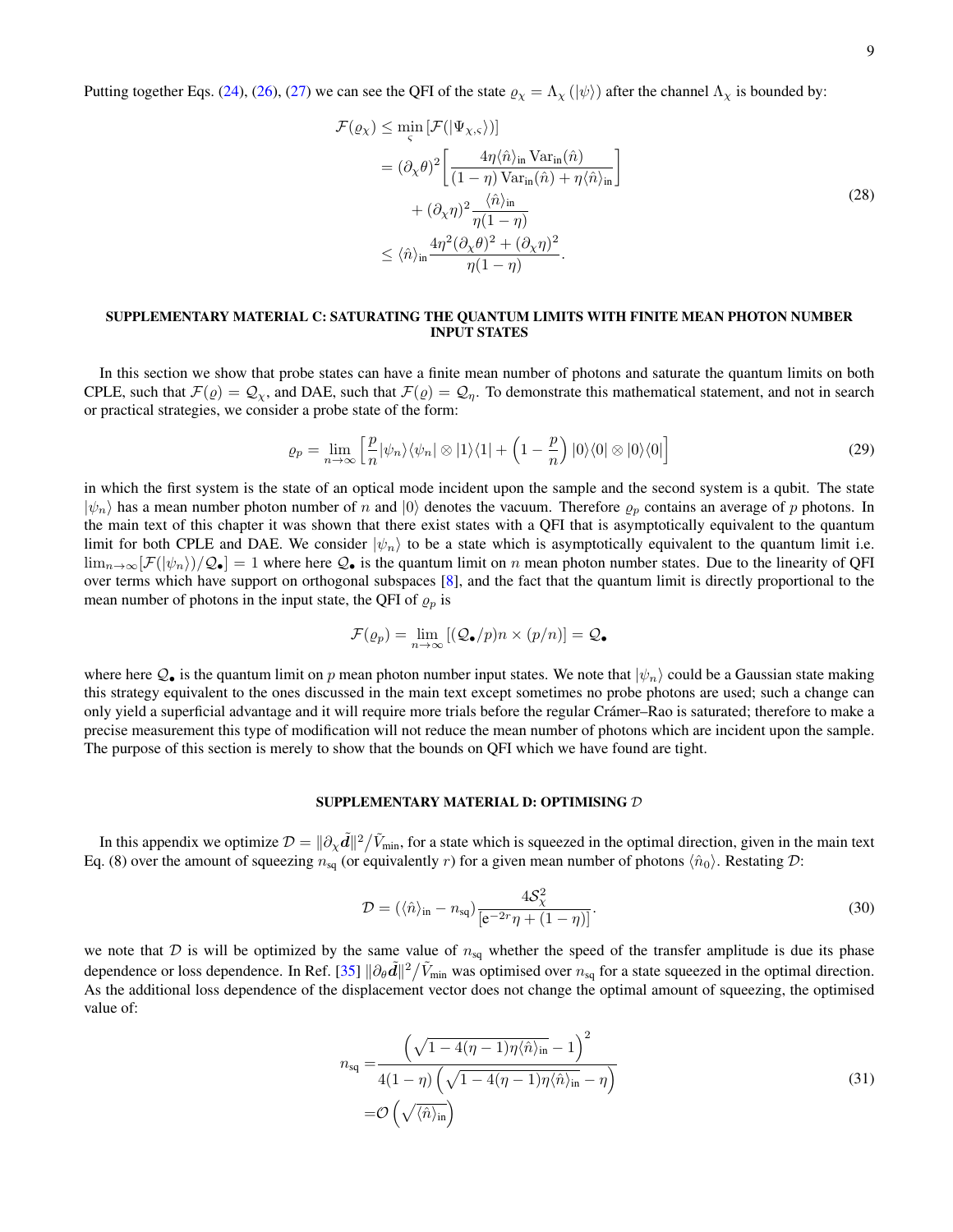$$
\mathcal{D} = \mathcal{Q}_{\chi} \frac{2(\eta - 1)\langle \hat{n} \rangle_{\text{in}} + \sqrt{1 - 4(\eta - 1)\eta \langle \hat{n} \rangle_{\text{in}}} - 1}{2(\eta - 1)\langle \hat{n} \rangle_{\text{in}}}.
$$
\n(32)

This expression was used to generate Figure 2 a).

### SUPPLEMENTARY MATERIAL E: OPTIMISING N

In this section we optimise N for an amplitude squeezed Gaussian with a finite mean number of photons. Here we restate  $N$ :

$$
1/\Delta^2 \eta = (\partial_{\eta} \langle \hat{n} \rangle_{\text{out}})^2 / \text{Var}_{\text{out}}(\hat{n}) \equiv \mathcal{N}
$$
  
=  $(\langle \hat{n} \rangle_{\text{in}})^2 / [\eta^2 \text{Var}_{\text{in}}(\hat{n}) + \eta (1 - \eta) \langle \hat{n} \rangle_{\text{in}}].$  (33)

As remarked in the main paper when discussing direct absorption estimation (DAE), the task of minimising N for a given  $\langle \hat{n} \rangle_{\text{in}}$ is equivalent to minimising the number variance of the input state. Using the expressions given in [\[45\]](#page-5-10) we arrive at the number variance of an amplitude squeezed pure Gaussian state:

$$
\text{Var}_{\text{in}}(\hat{n}) = 2\langle \hat{n} \rangle_{\text{in}} n_{\text{sq}} - 2\langle \hat{n} \rangle_{\text{in}} \sqrt{n_{\text{sq}}(n_{\text{sq}} + 1)} + \langle \hat{n} \rangle_{\text{in}} + 2\sqrt{n_{\text{sq}}^3(n_{\text{sq}} + 1)} + n_{\text{sq}}.\tag{34}
$$

The above expression can be minimised, for a given  $\langle \hat{n} \rangle$ <sub>in</sub>, by differentiating with respect to  $n_{sq}$  and equating to zero. The resulting equation cannot be solved analytically for  $n_{sq}$  but it can be solved for  $\langle \hat{n} \rangle_{\text{in}}$ :

$$
\langle \hat{n} \rangle_{\text{in}} = \left( 2n_{\text{sq}} + 2\sqrt{n_{\text{sq}}(n_{\text{sq}} + 1)} + 1 \right) \left( n_{\text{sq}}(4n_{\text{sq}} + 3) + \sqrt{n_{\text{sq}}(n_{\text{sq}} + 1)} \right). \tag{35}
$$

This expression is clearly monotonic in  $n_{sq}$  for  $n_{sq} \ge 0$ , therefore for a given  $\langle \hat{n} \rangle$ <sub>in</sub> the optimal value of  $n_{sq}$  will be unique and can easily be found using numerical methods. This was the approach used to generate the curves in Figure 2 b).

#### SUPPLEMENTARY MATERIAL F: MULTI-PASS STRATEGIES

In this section of the appendix we consider the utility of multi-pass interrogation techniques for CPLE and DAE using techniques analogous to those presented in the main paper. First we will consider CPLE. The application of a channel, which imparts a phase  $\theta(\chi)$  has a transmissivity of  $\eta$ , k times in series results in an overall transition amplitude of  $T(k) = (\sqrt{\eta}e^{i\theta})^k$ . The square of the speed of this transition amplitude is

$$
\begin{aligned} \mathcal{S}_{\chi}^2(k) &= |\partial_{\chi} T(k)|^2 \\ &= \eta^{k-1} k^2 [\mathcal{S}_{\chi}(k=1)]^2 \end{aligned} \tag{36}
$$

where  $S_{\gamma}(k = 1)$  is the speed of the transition amplitude for a single application of channel. We can insert this modified transition amplitude speed, together with a modified transmissivity of  $\eta^k$ , into Eq. (7) of the main text to find the capabilities of classical states and into the final line of Eq. (4) of the main text to find the capabilities of optimal quantum states for CPLE in multi-pass set-ups. Since the capabilities of classical states and the capabilities of optimal quantum states are modified by the same factor due to the multiple passes, independently of whether it is phase or loss variation contributing to the speed of the transition amplitude, we can conclude that multi-pass strategies will be just as effective for CPLE as for lossy phase estimation in the preceding chapter. We can also conclude that the optimal number of passes will be the same for CPLE as they were for lossy phase estimation. Specifically, when there is no loss introduced by the apparatus, only by the sample itself, the number of passes used to maximise the precision for a given number of lost photons should be adjusted such that  $\eta^{k_{\text{opt}}} \approx 20\%$  (the analytic expression is given in Birchall *et al.* [\[35\]](#page-5-0)) in order to maximise the precision per lost photon. The ratio of achievable precision between optimal quantum multi-pass strategies and classical multi-pass strategies for CPLE with a given number of incident photons will also be the same as it is for lossy-phase estimation. Therefore the maximum reduction in RMSE one can achieve for CPLE using optimal quantum techniques is  $\approx 20\%$  [\[35\]](#page-5-0).

If the elements used to do perform a multi-pass strategy have additional inefficiencies encountered during state preparation  $\eta_p$ , state detection  $\eta_d$  and in each round trip  $\eta_r$ , then the speed of the overall transition amplitude will be reduced by a factor of